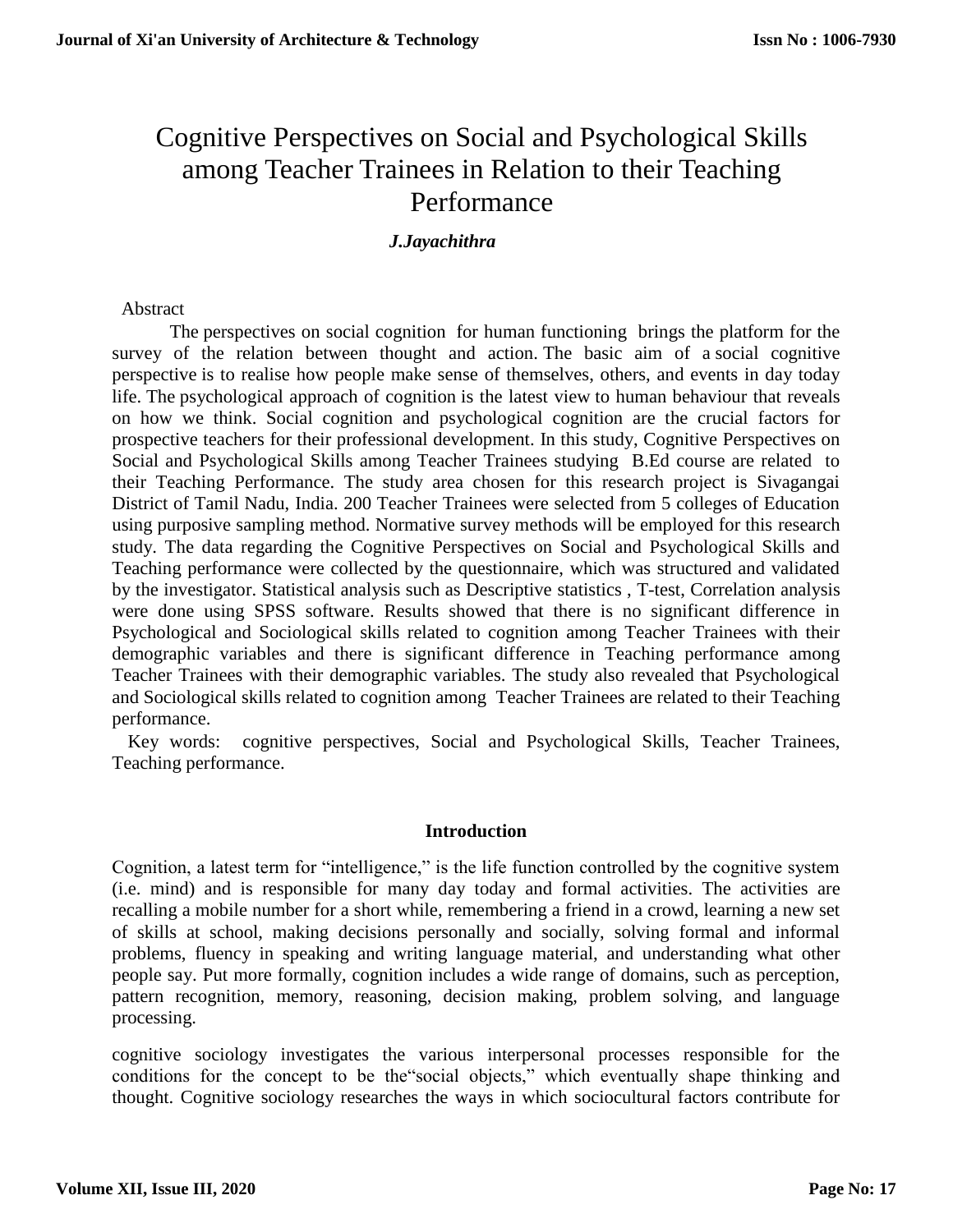the process of human thinking. Cognitive sociology researches the influence of sociocultural factors that shape and guide the human thought processes. While cognitive science investigates the neurological mechanics of thinking, cognitive sociology describes the ways in which such mechanics are variably processed within various sociocultural contexts. In this way, cognitive sociology maps issues of cognitive universals (i.e., the elements of neural processing that humans hold). Rather, the area systematically covers the thinking of humans in various groups, communities, and locations.

# **Significance of the study**

The fruits of education have to be witnessed in the status of empowerment of the individuals in a society, having the means to live a decent and dignified life which is morally and ethically sound, economically and professionally rewarding and finally socially and culturally enriched. Majority of today's youth find themselves in a situation not so pleasant and positive about life as a whole and do not appropriately reflect their educational background, despite having passed out from various courses. cognition is a medium that empowers the students to review their own performance.

It is important for a teacher to learn and to foster the process of cognitive skill development in students which will eventually enhance their Teaching Performance. This will aid the learners to become exposed to the art of learning. Although cognitive work is not visible, there has to be an ambience created by the mentors to help learners rely on their own inner thought processes and reasoning ability to learn the topics discussed.

 Learners need to improve themselves as lifelong learners who will be able to assess and self-regulate their learning processes. So, it is emphasised for the teachers to implement the strategies of cognition within a classroom. It is very crucial for learners to become self-learners and assess their own performances. Teachers should always look to improve the responsibility of the students to develop their own learning experiences. So it is significant to study cognition especially among teachers. In this study cognitive perspectives on social and psychological skills among teacher trainees are related to their teaching performance

# **Objectives**

To find out the social and psychological skills related to cognition among Teacher Trainees.

To assess teaching performance of Teacher Trainees.

To find out the relation between social and psychological skills related to cognition and teaching performance of Teacher Trainees.

# **Hypothesis**

- There is no significant difference in Psychological and Sociological skills related to cognition among Teacher Trainees with their demographic variables
- There is no significant difference in teaching performance among Teacher Trainees with their demographic variables
- There is no relation between Cognitive Perspectives on Psychological skills and teaching performance of Teacher Trainees.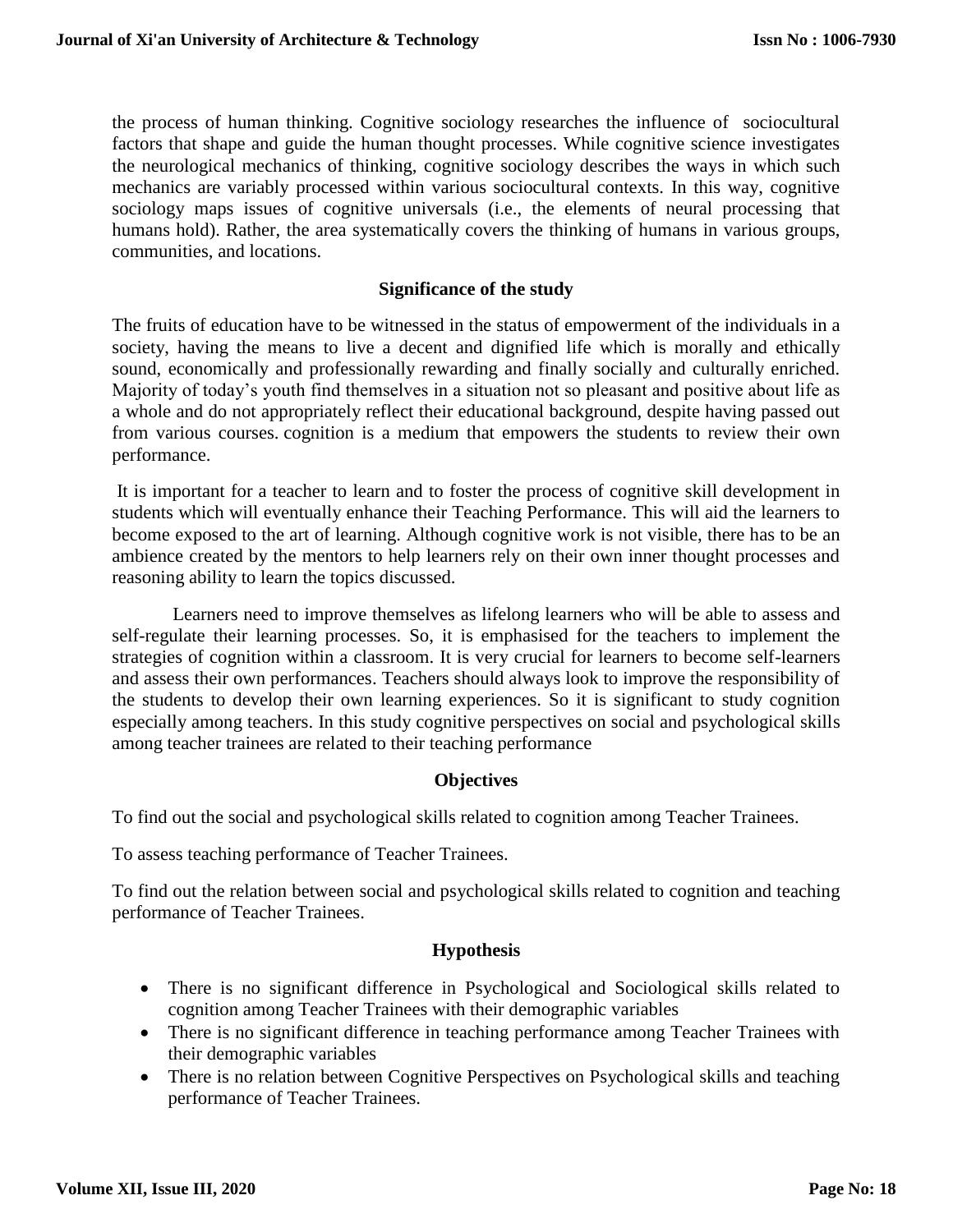# **Methodology**

### **a)Data collection**

 The study area chosen for this research project is Sivagangai District of Tamil Nadu, India. Sivagangai district has 16 colleges of Education. From the list of 16 colleges of Education, the researcher selected five colleges of Education for the study by random sampling method in such a way that the sample is highly representative of the population. She selected 200 subjects (B.Ed. students) from the selected 5 colleges of Education using purposive sampling method. The 'purpose' implies balancing of male and female members of the sample. (in almost all the colleges of education in Sivagangai district, female enrolment is greater than the male enrolment). The sexes-male and female and the twelve subjects (Tamil/English/ Maths/ Physical Science/ Biological Science / History/ Commerce/ Computer Science) were represented in the sample in proportion to the size of the population. Normative survey methods was employed for this research study.

# **b) Tools for primary data collection**

The data regarding the Cognitive Perspectives on Social and Psychological Skills and Teaching performance were collected by the questionnaire, which was structured and validated by the investigator.

### c) **Data analysis**

Relevant statistical tools applied for the analysis of research data are

- Descriptive statistics
- T-test
- Correlation analysis

# **Analysis and Interpretation**

# **Hypothesis 1:**

There is no significant difference in Psychological and Sociological skills related to cognition among B.Ed students with their demographic variables

| S.No           | Demographic | Mean  | S.D   | t-    |
|----------------|-------------|-------|-------|-------|
|                | Variables   |       |       | value |
|                | Male        | 46.51 | 15.69 |       |
| $\mathfrak{D}$ | Female      | 45.72 | 14.96 | 0.55  |
| $\mathcal{R}$  | Rural       | 40.41 | 18.29 | 1.55  |
|                | Urban       | 42.87 | 15.99 |       |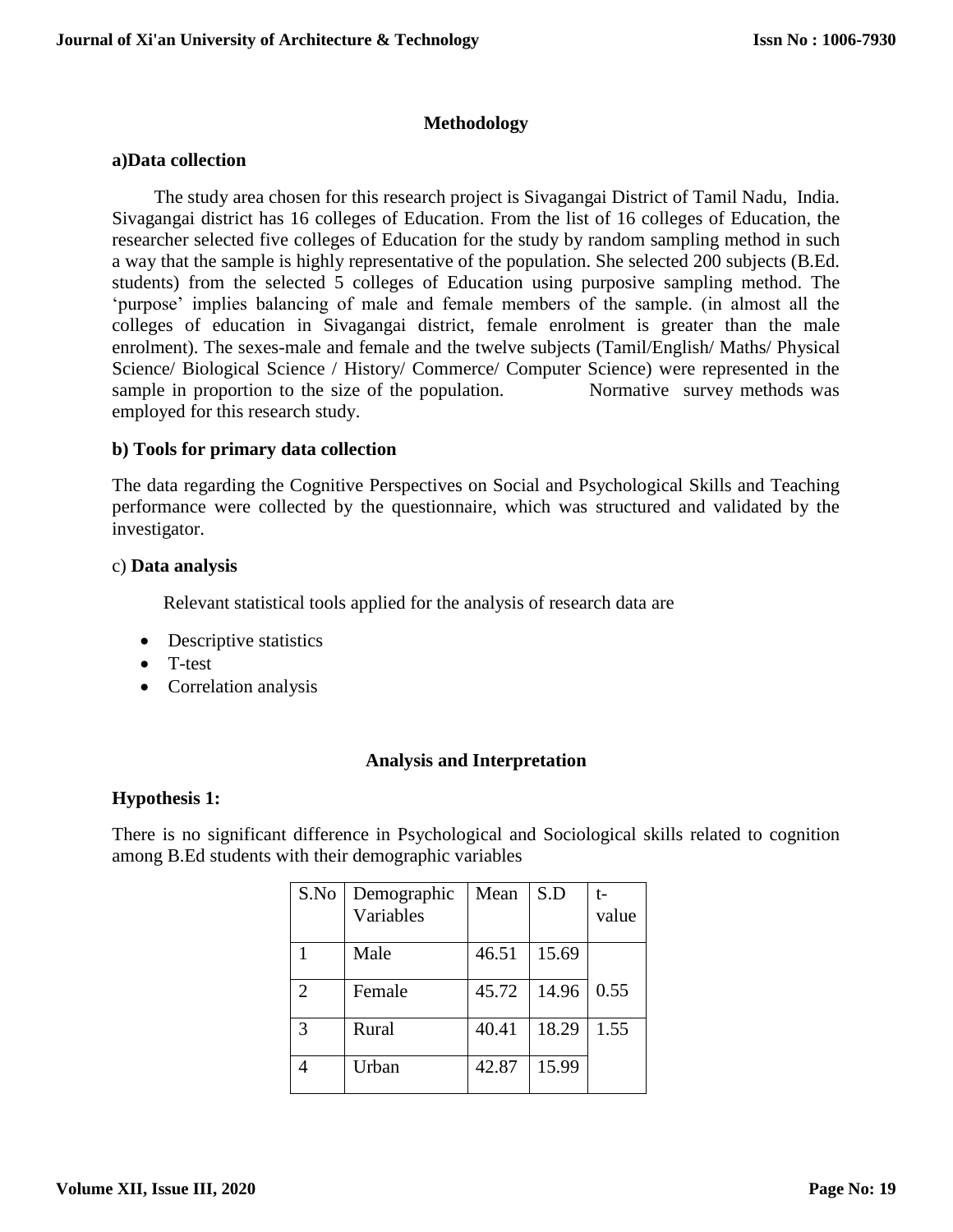The found value of 't' is less than the table value and is significant at 0.05 levels so the null hypothesis is accepted. There is no significant difference in Psychological and Sociological skills related to cognition among B.Ed students with their demographic variables

# **Hypothesis 2:**

There is no significant difference in teaching performance among B.Ed students with their demographic variables

| S.No | Demographic | Mean  | S.D   | t-    |
|------|-------------|-------|-------|-------|
|      | Variables   |       |       | value |
|      |             |       |       |       |
|      | Male        | 48.17 | 13.50 |       |
|      |             |       |       |       |
| 2    | Female      | 44.15 | 13.17 | 2.81  |
|      |             |       |       |       |
| 3    | Rural       | 46.46 | 17.28 | 3.11  |
|      |             |       |       |       |
|      | Urban       | 40.85 | 16.49 |       |
|      |             |       |       |       |

The calculated value of 't' is greater than the table value and is not significant at 0.05 levels so the taken null hypothesis can be rejected which shows that a significant difference is there in teaching performance among B.Ed students with their demographic variables.

# **Hypothesis 3:**

There is no relation between Cognitive Perspectives on Psychological and Sociological skills and Teaching performance of B.Ed students.

| S.No | Category                                 | Mean  | S.D   | r-value |
|------|------------------------------------------|-------|-------|---------|
|      | Psychological and<br>Sociological skills | 79.83 | 4.09  | 0.13    |
|      | Teaching<br>Performance                  | 45.01 | 13.33 |         |

r-value for the Cognitive Perspectives on Psychological and Sociological skills and Teaching performance of B.Ed students was found to be 0.13 which is significantly correlated. It is understood that Psychological and Sociological skills related to cognition among Teacher Trainees are related to their Teaching performance.

# **Results and Discussions**

Psychological and Sociological skills related to cognition among B.Ed students will vary with their demographic variables. Also Teaching performance among B.Ed students vary with their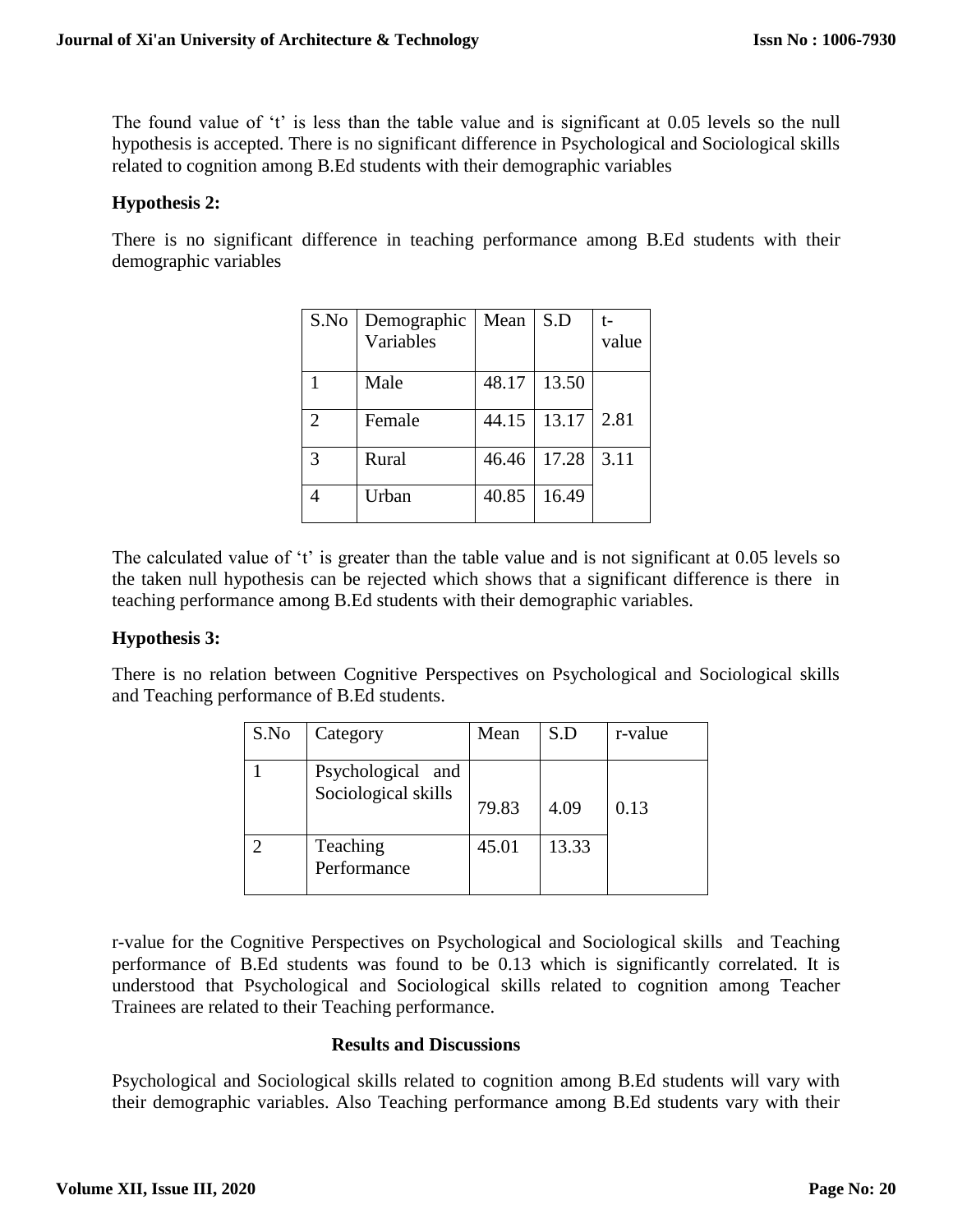demographic variables. But there is relation between Psychological and Sociological skills and Teaching performance among Teacher Trainees.

## **Conclusion**

Psychological and Sociological skills are very essential for teachers. This study reveals the significance of these skills in enhancing teaching performance of prospective teachers. So, teacher education curriculum can be included with Psychological and Sociological skills so that future students can be enriched.

# **Implications**

- The study will shed light on importance of cognitive perspectives in teacher education
- Psychological, Sociological skills of prospective teachers related to cognition will be identified
- Teaching performance of prospective teachers will be assessed
- Suggestive remedial measures to enhance Psychological, Sociological skills related to cognition for teachers will be recommended to incorporate in teacher education curriculum

# **Reference**

- 1. Best J. (1999). Cognitive Psychology, 5th edn., 524 pp. New York: West. [This is a good textbook in cognitive psychology, presenting in great detail what we know about human cognition.]
- 2. Chomsky, N. (1959) Review of Verbal Behavior, by B.F. Skinner. Language 35: 26-57.
- 3. Chun, M. M. and Potter, M. C. (1995) A two-stage model for multiple target detection in rapid serial visual presentation. Journal of Experimental Psychology: Human Perception & Performance 21: 109-127.
- 4. Estes, W. K. (1969) [Reinforcement](http://www.scholarpedia.org/article/Reinforcement) in human learning. In J. Tapp (Ed.), Reinforcement and behavior. New York: Academic Press.
- 5. Fenton, N. and Neil, M. (2001) Making Decisions: using Bayesian nets and MCDA, Knowledge-based Systems 14: 307-325.
- 6. Gabrieli, J.D.E., Fleischman, D.A., Keane, M.M., Reminger, S.L. and Morrell, F. (1995) Double dissociation between memory systems underlying explicit and implicit memory in the human brain. Psychological Science 6: 76-82.
- 7. Monicka,M. and Jayachithra,J. (2019) "Information and Communication Technology Awareness among Prospective Teachers", Pramana Research Journal (ISSN No: 2249- 2976)Volume 9, Issue 6, 2019,p787-792.
- 8. Monicka,M. and Jayachithra,J. (2019) "Student Teachers Perception and Awareness on Mooc: An Exploratory Study" Adalya Journal(ISSN NO: 1301-2746) Volome 8, Issue 8, August 2019,p455-459.
- 9. Roediger III, H. L. (2002) Processing approaches to cognition: The impetus from the levels-of-processing framework. Memory 10: 319-332.